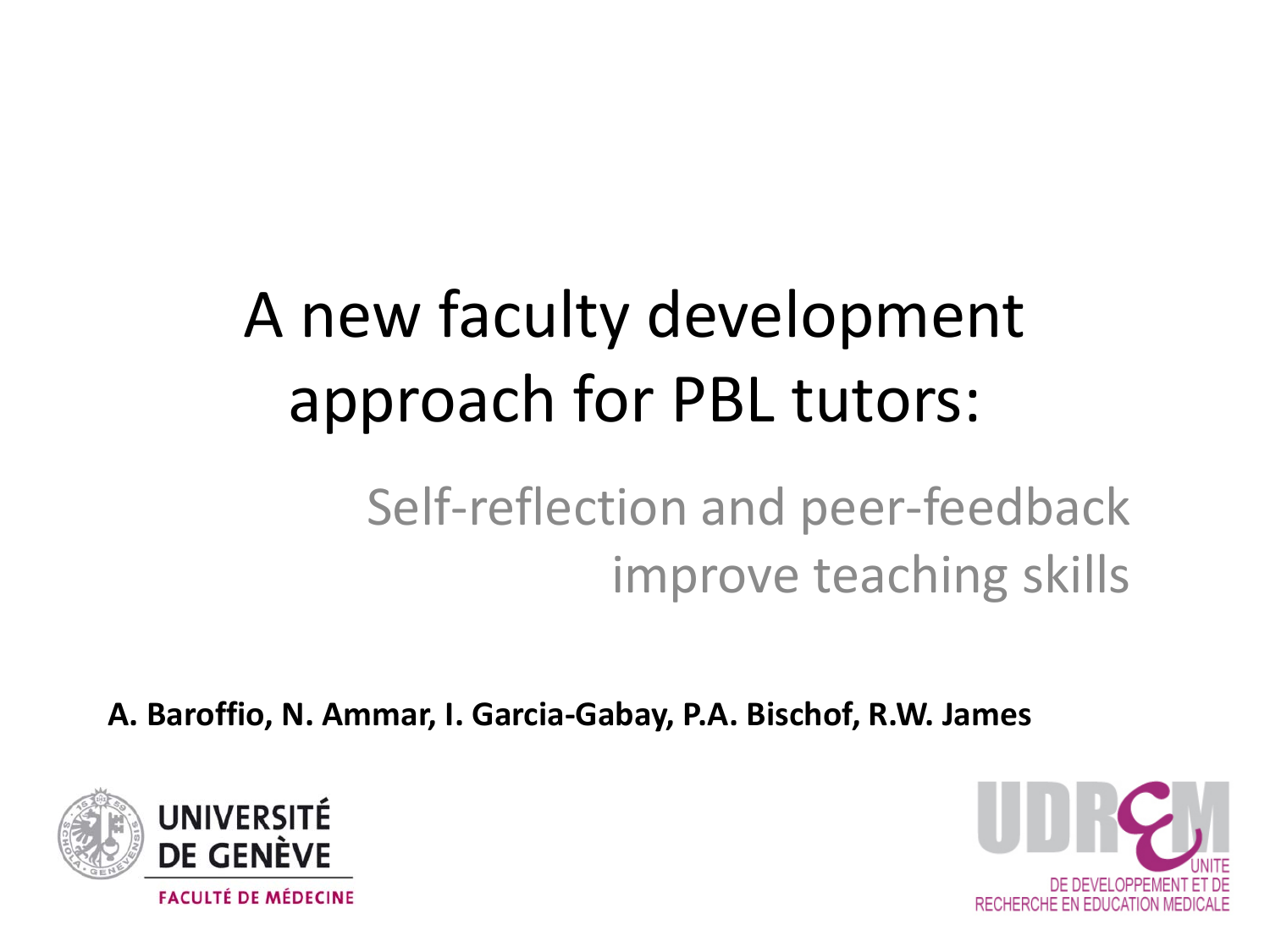## Tutor role in Problem Based Learning

Create optimal conditions for student learning

- stimulate cognitive activities (elaborating, making connections, synthesizing, and integrating knowledge)
- help to identify learning needs and resources
- favour monitoring of student learning
- provide feedback
- facilitate group process



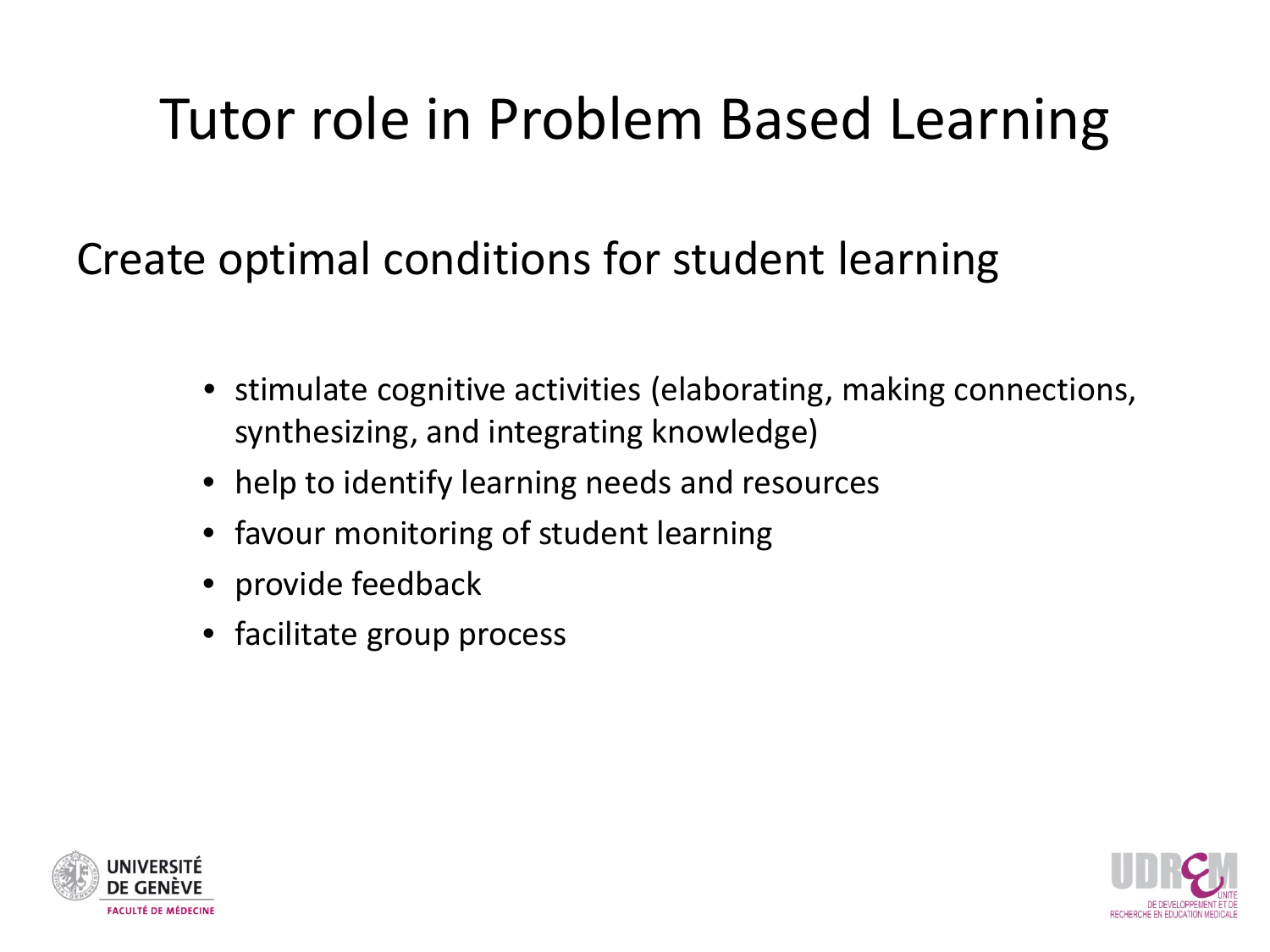## Effective faculty development activities

- suit the needs of individuals
- encourage experiential learning
- provide feedback
- use strategies that stimulate reflection



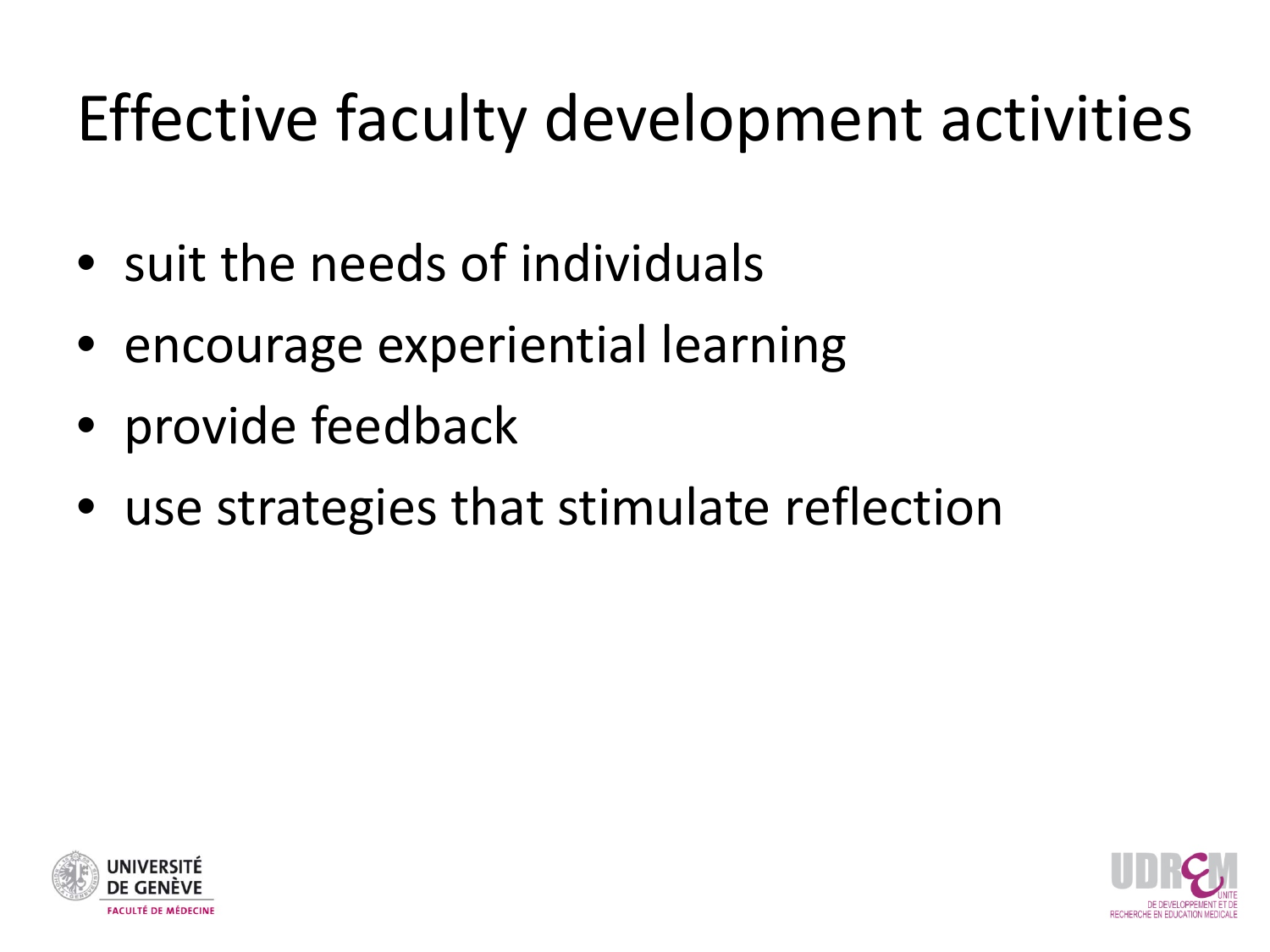## Peer coaching and self-reflection

Peer coaching

- meets individual needs
- promotes collegiality
- based on feedback
- encourages self-reflection



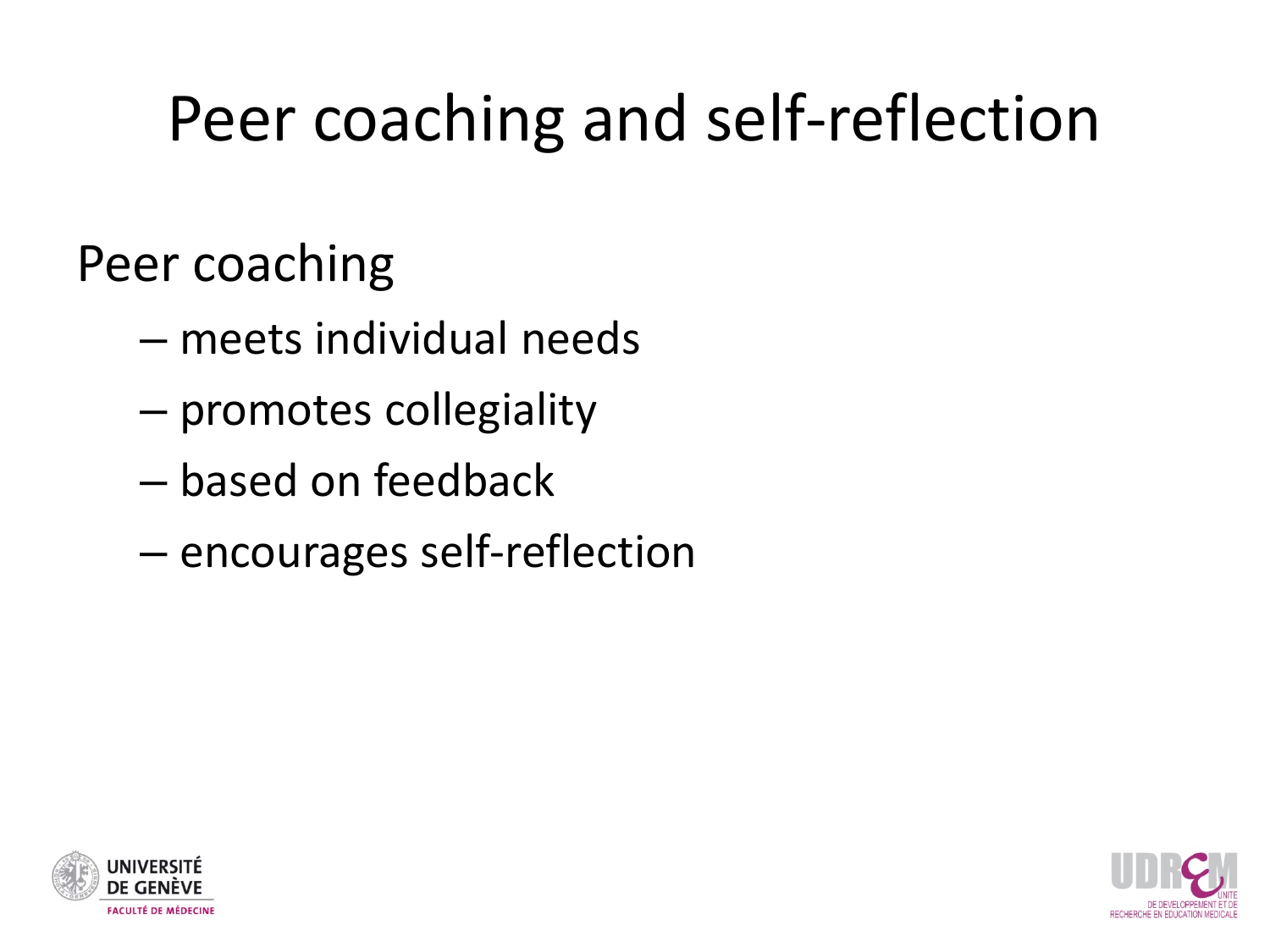# Aim of the study

- Pilot testing an approach based on peer coaching and self-reflection with PBL tutors
- Design an instrument to observe the tutorial
- Explore the efficiency of the approach on tutor teaching skills



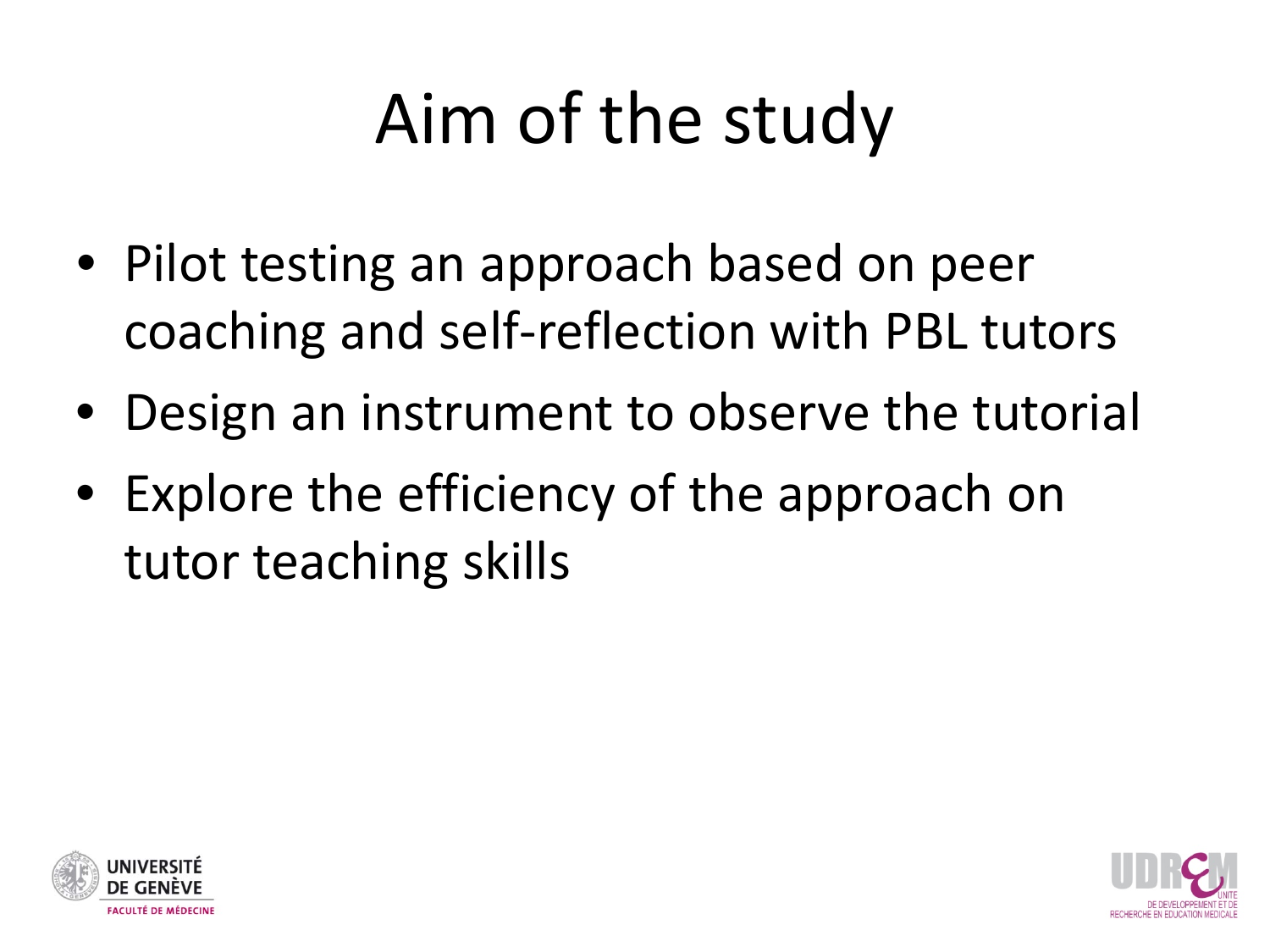## Instrument

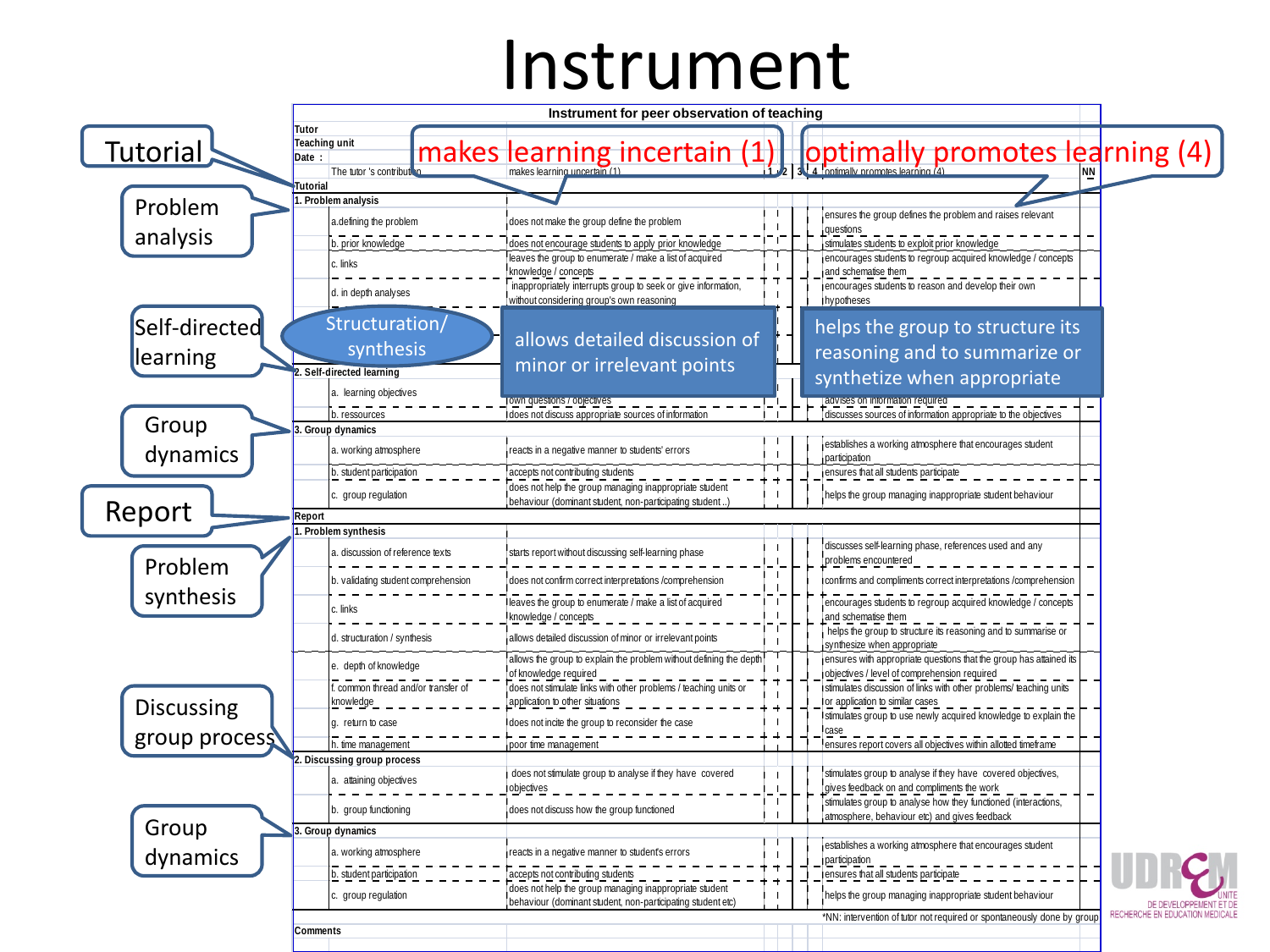## Research questions

- 1. Does « looking oneself in action » on a video and self-monitoring using the instrument encourage tutor self-reflection?
- 2. Does « peer feedback » improve tutor teaching skills?



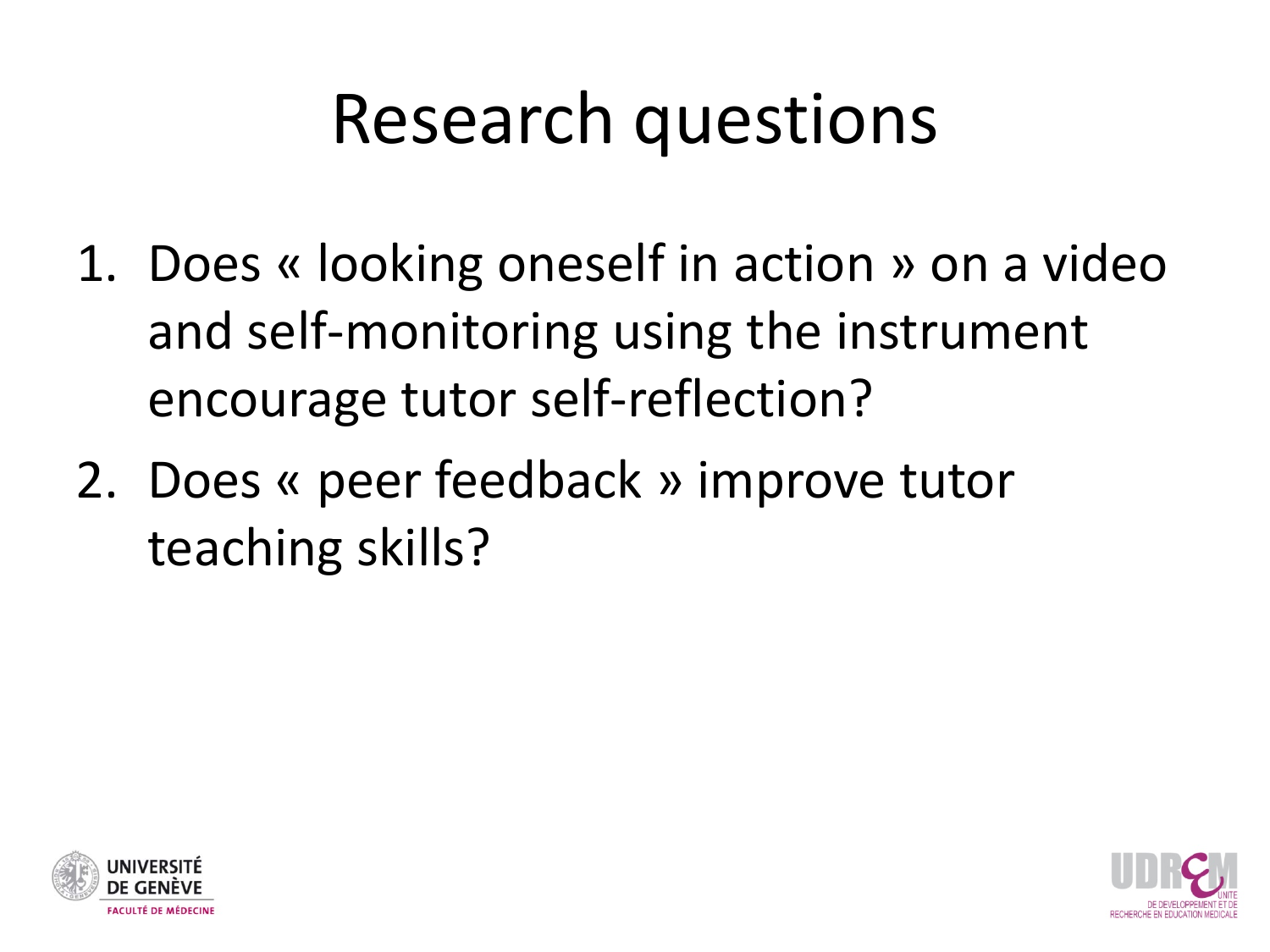# Experimental design

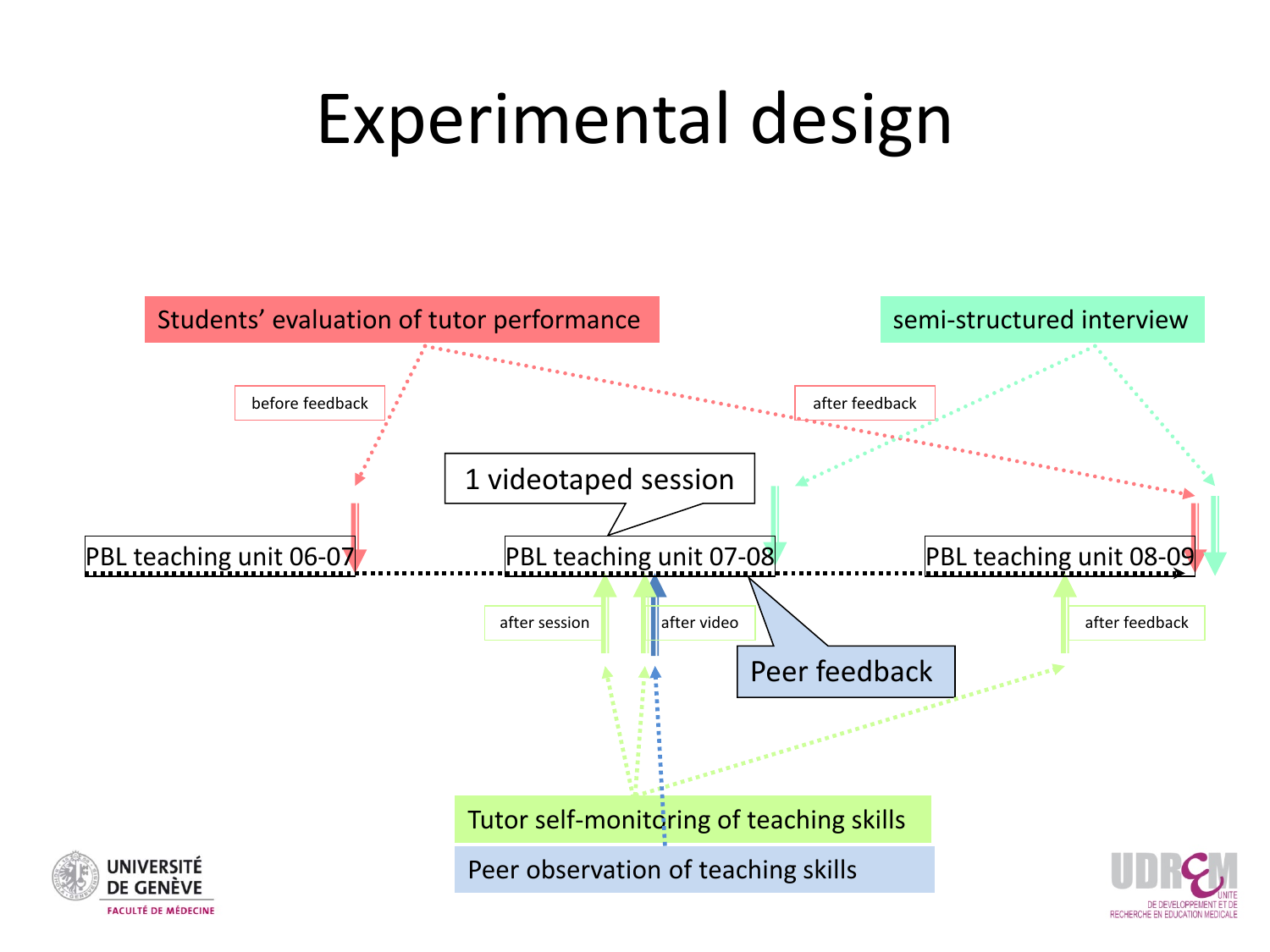# Participants

- *Observed tutors*  21 PBL tutors
	- 15 experienced tutors (>10 years of tutoring experience)
	- 6 junior tutors (4 -6 years of tutoring experience)
- *Peer-observers* 4 expert tutors (>10 years of experience)



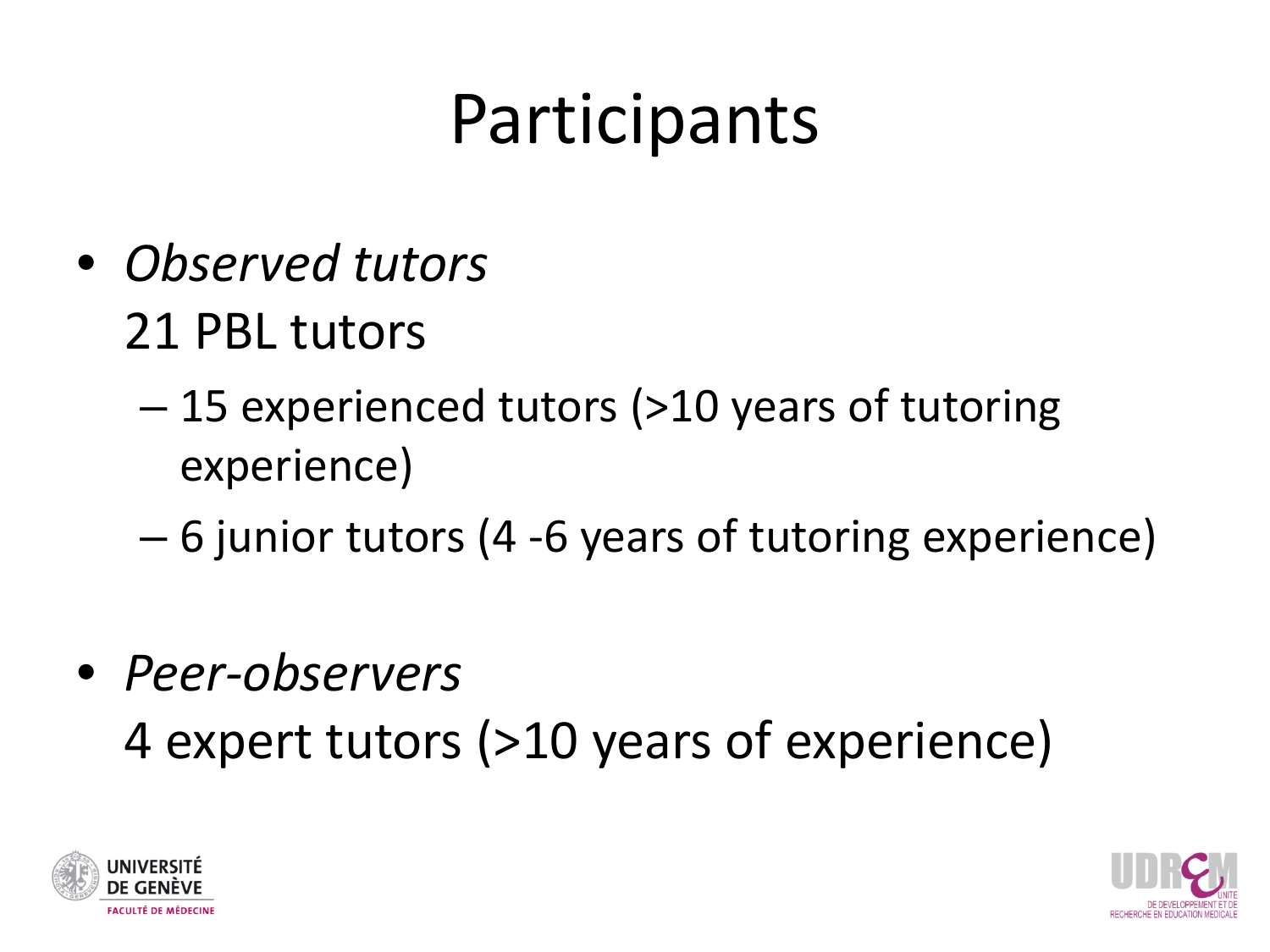### 1. Does « looking oneself in action » and self-monitoring using the instrument encourage tutor self-reflection?





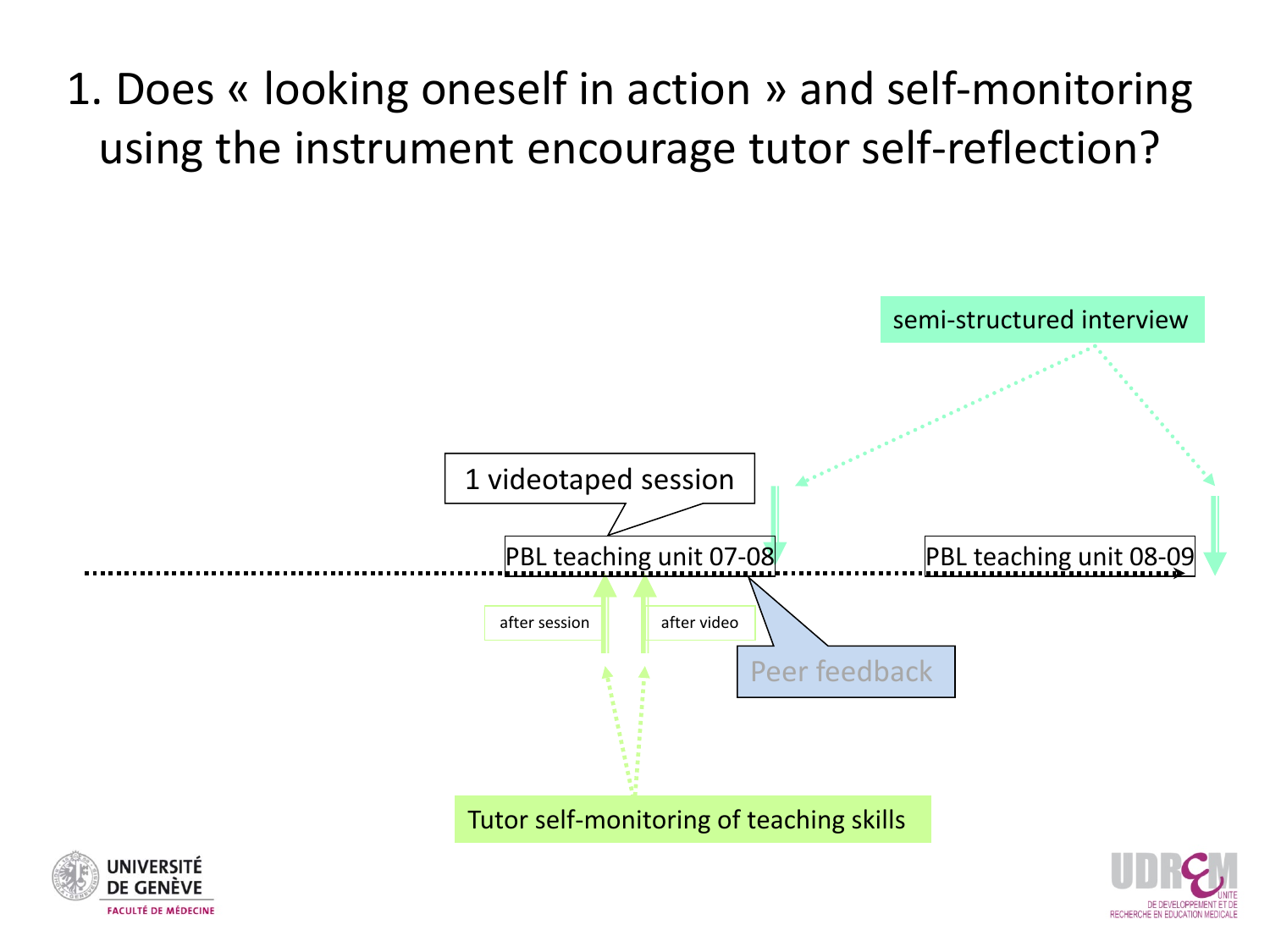1. Does « looking oneself in action » and self-monitoring using the instrument encourage tutor self-reflection?

### **Methods**

### **Results**

#### *Semi-structured interview*

• Did « looking yourself in action » make you aware of your teaching strategies?

- Is the instrument useful as a reminder of the tutor role and as a tool for self-reflection ?
- 83% of the tutors report that « looking oneself in action » makes aware of personal teaching strategies
- All tutors report that the instrument is very useful as a reminder of the tutor role and helps to self-reflect on personal teaching strategies



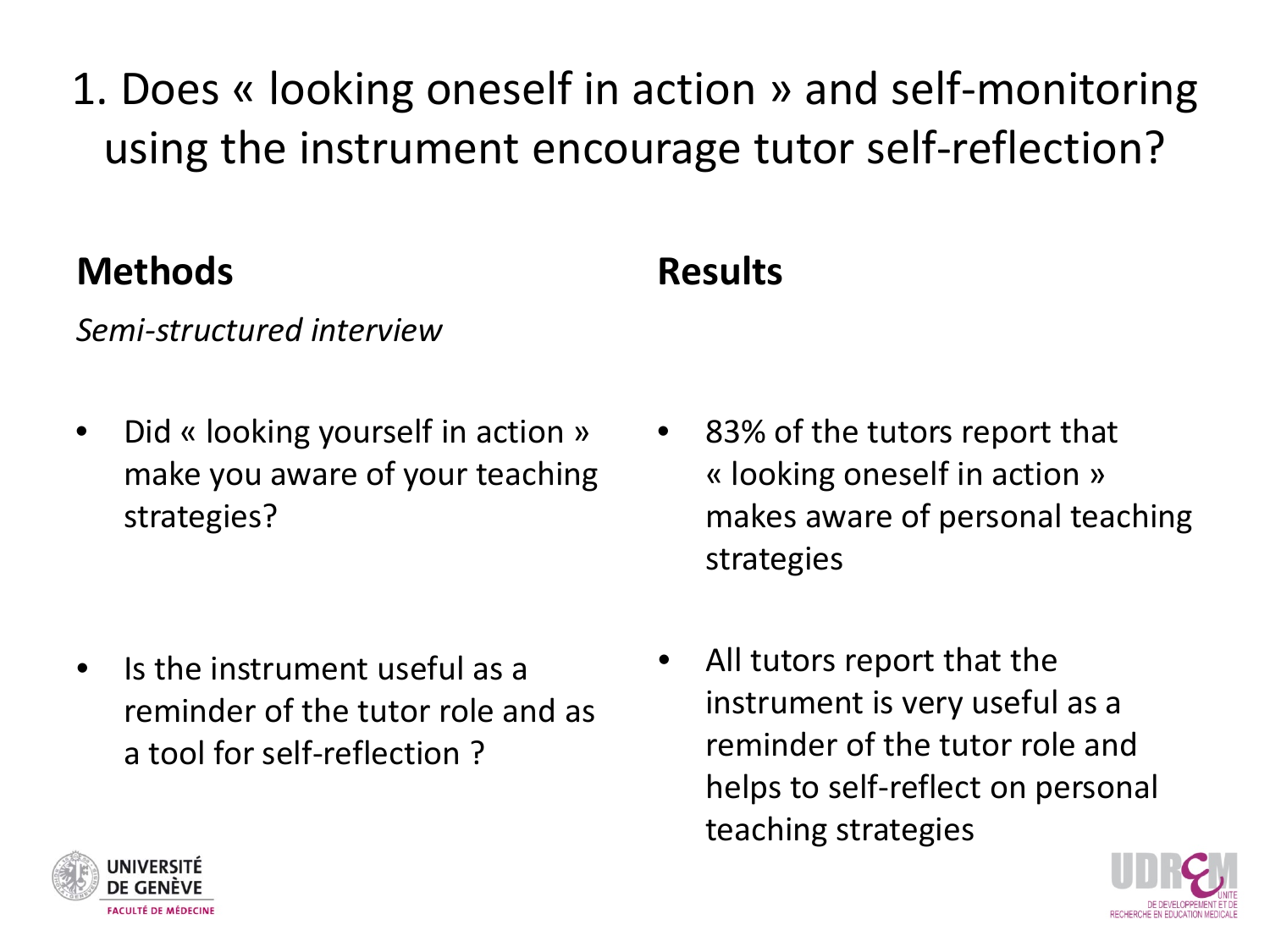### 1. Does « looking oneself in action » and self-monitoring using the instrument encourage tutor self-reflection?

**Methods**: comparison of tutor self-monitoring before and after video



**Results**: tutors self-monitor their teaching skills identically after « looking oneself in action »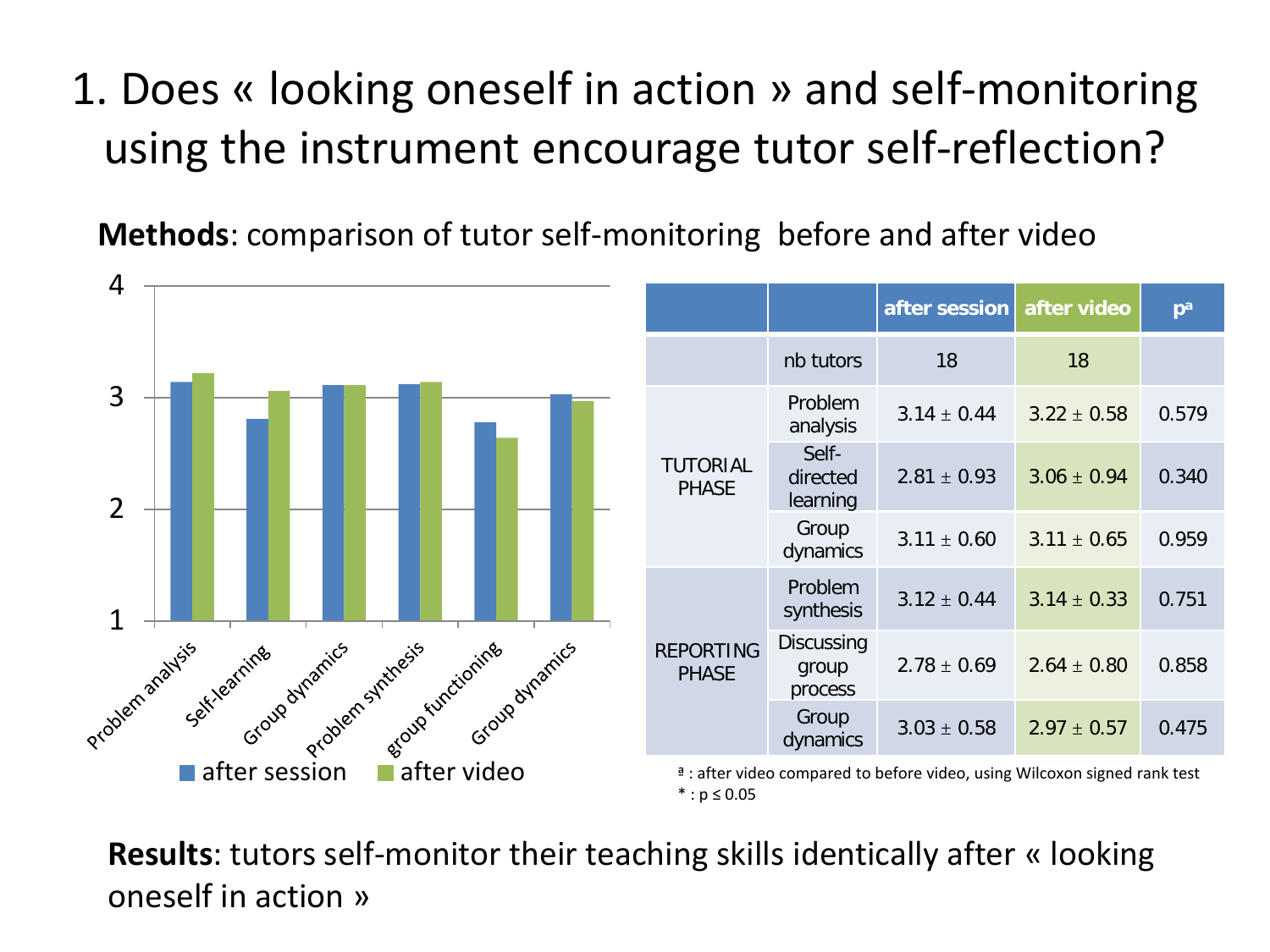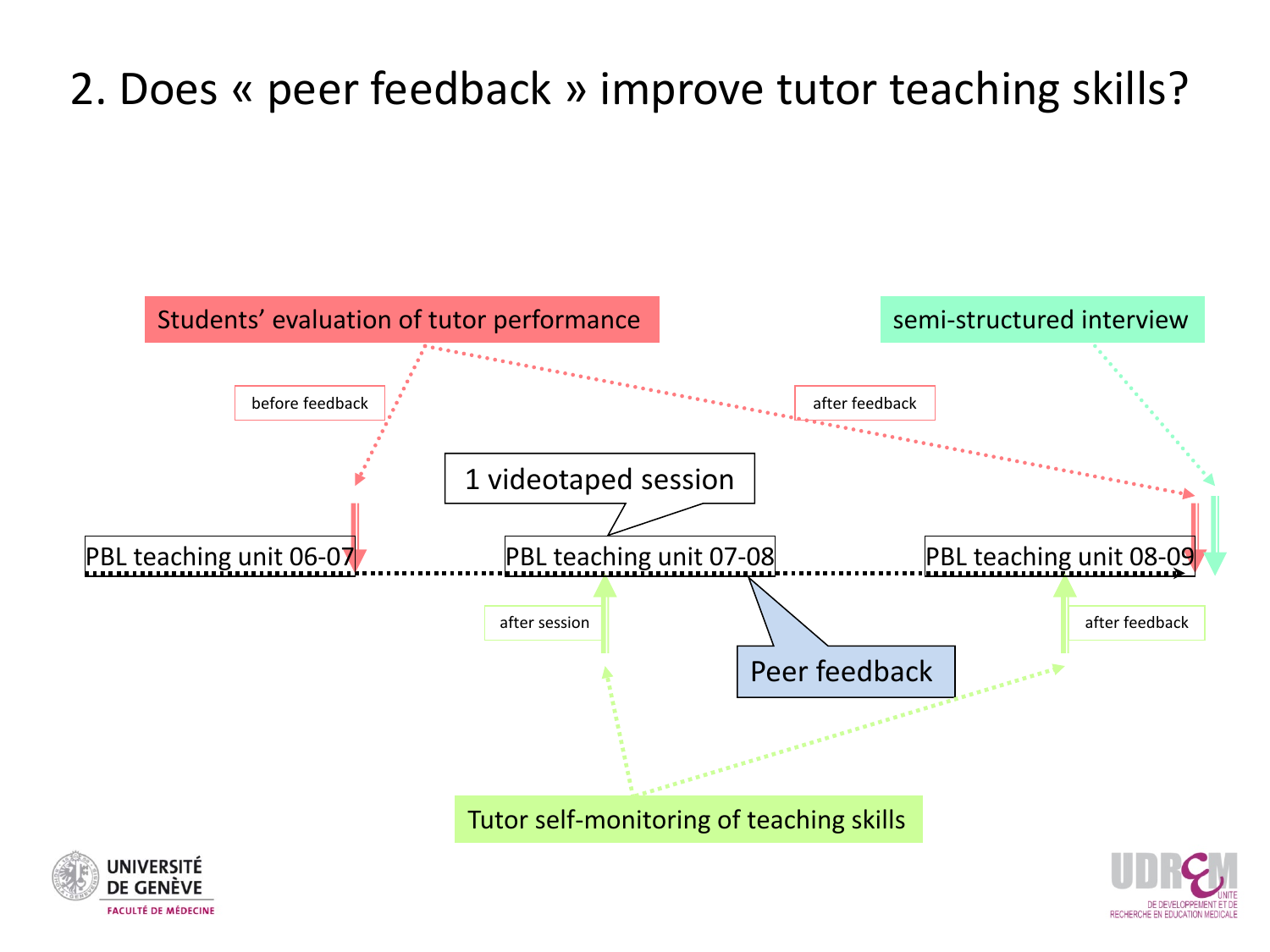#### **Methods**

*Semi-structured interview*

- Did you modify your teaching strategies after peer feedback?
- Do you estimate having improved?

### **Results**

- 65% of the tutors modified their strategies
- 82% perceive to have improved



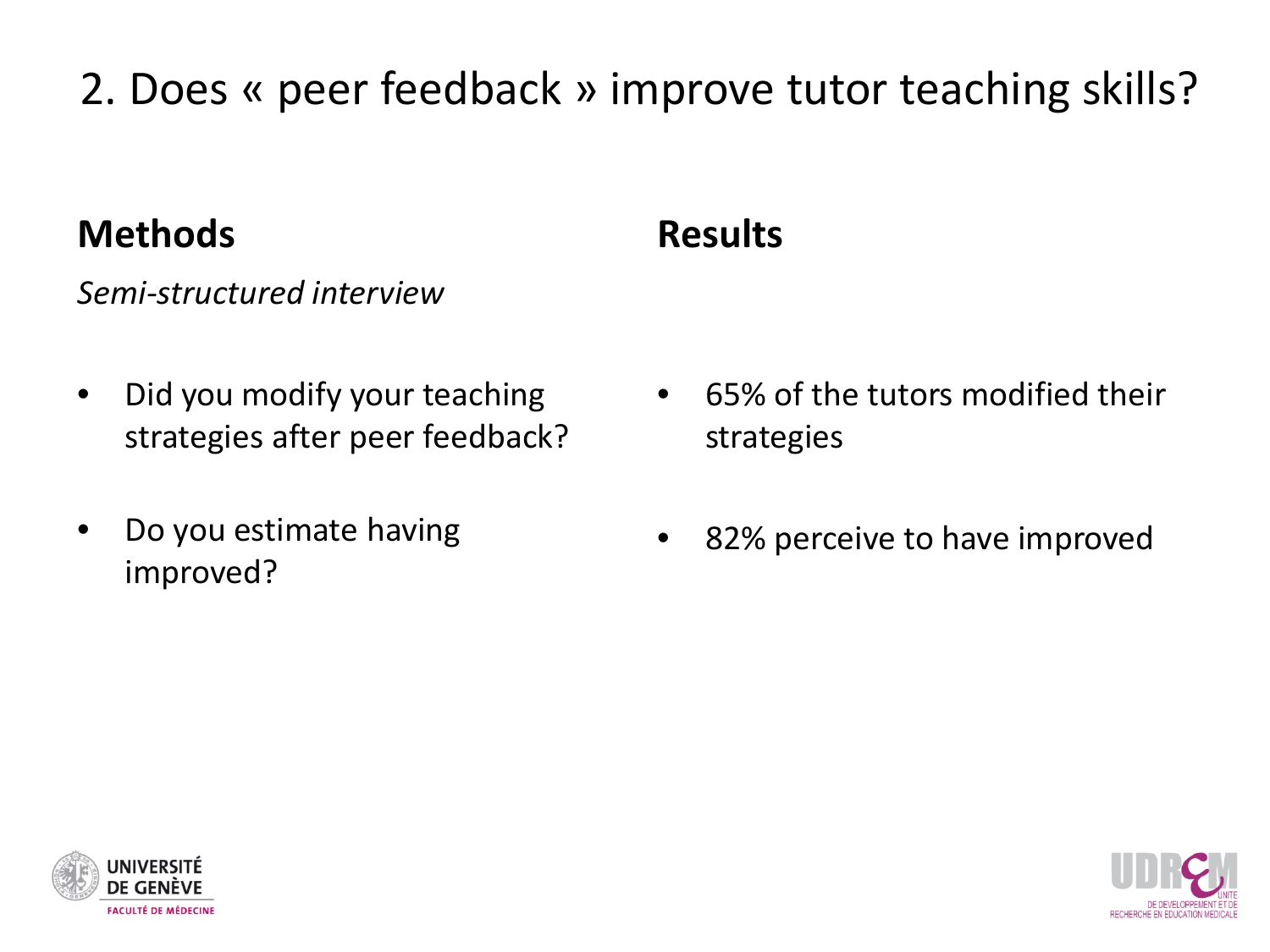**Methods 1**: comparison of tutor self-monitoring before and after peer feedback



**Results 1**: tutors self-monitor some teaching skills better after peer feedback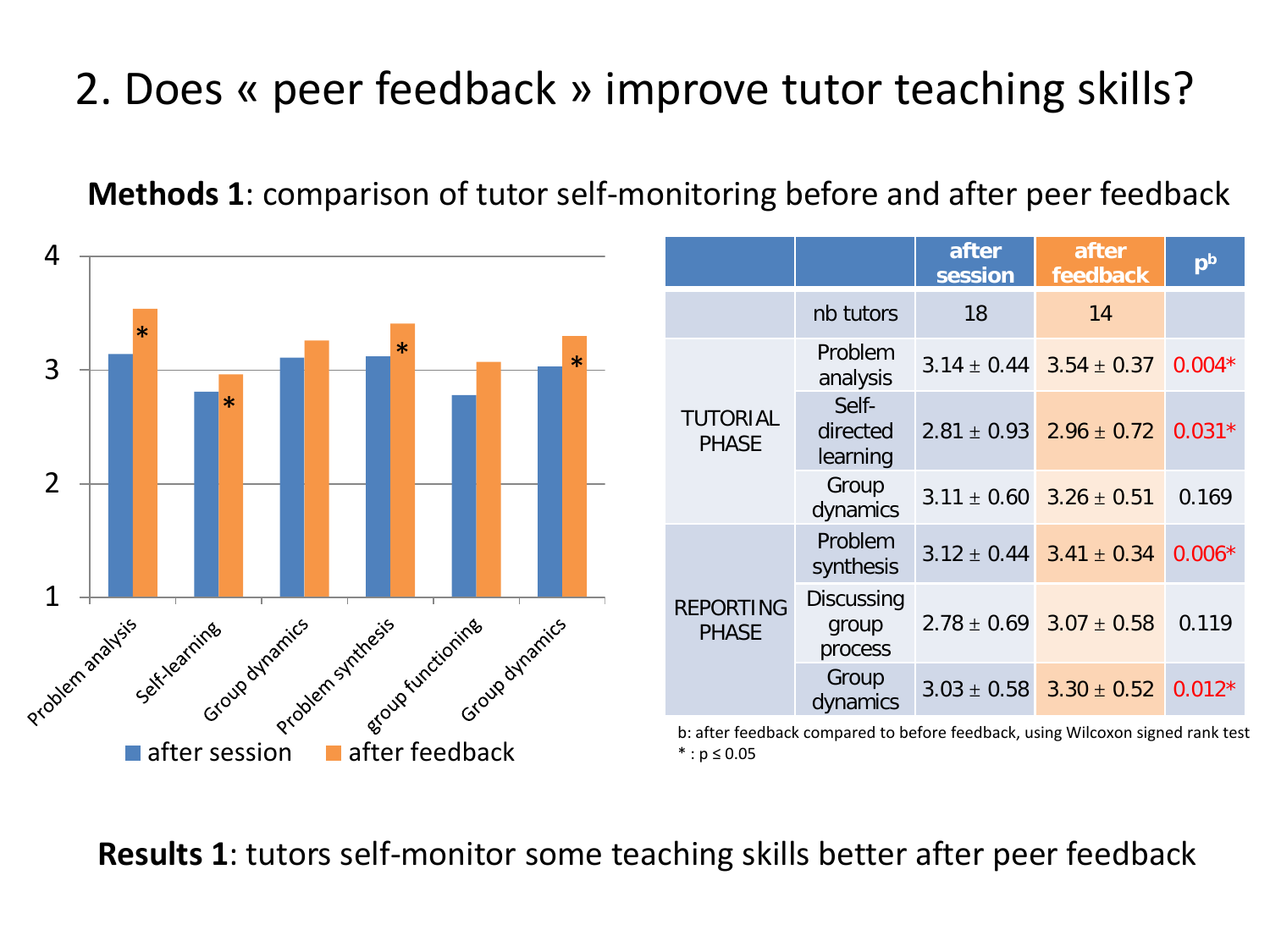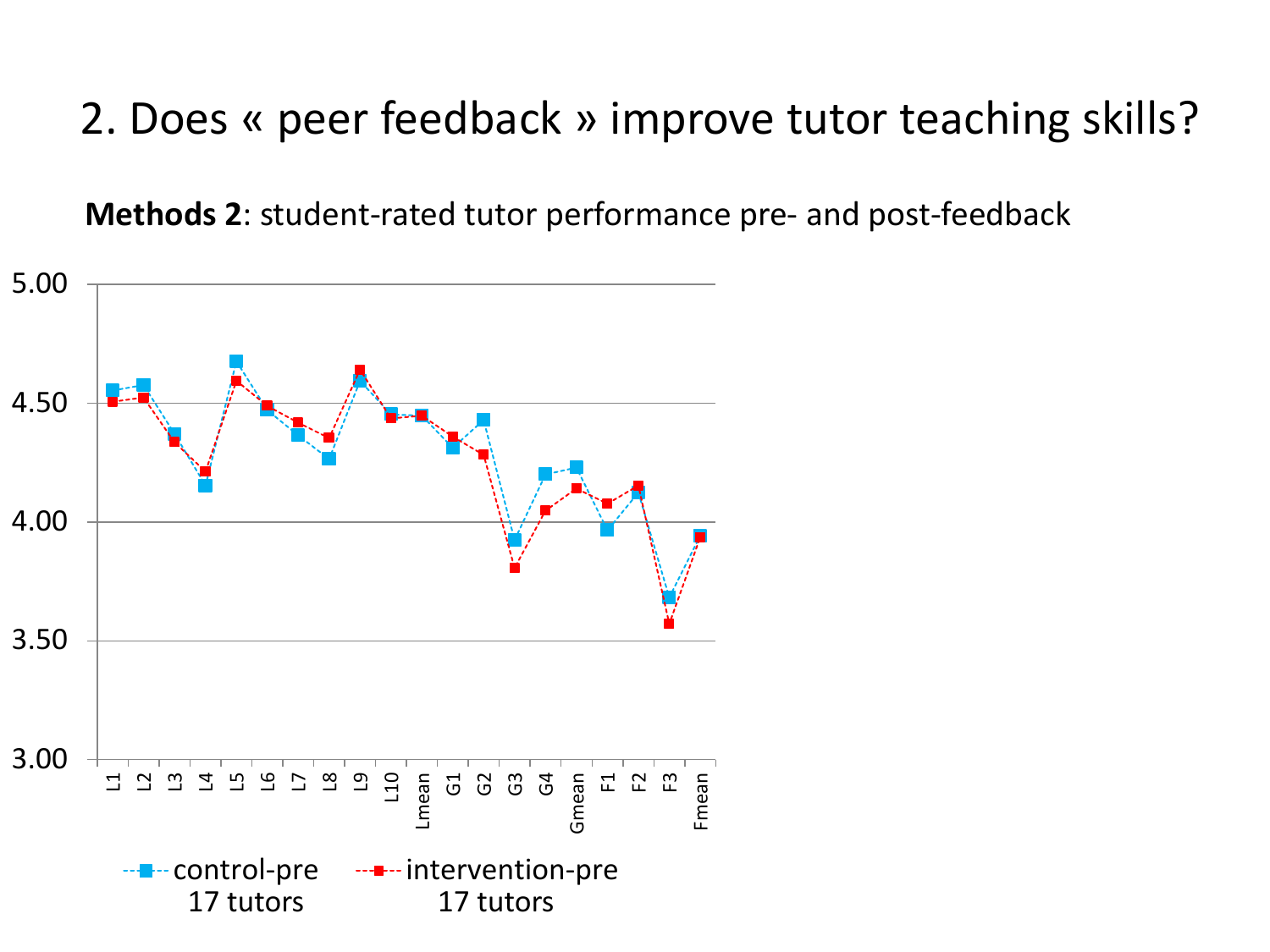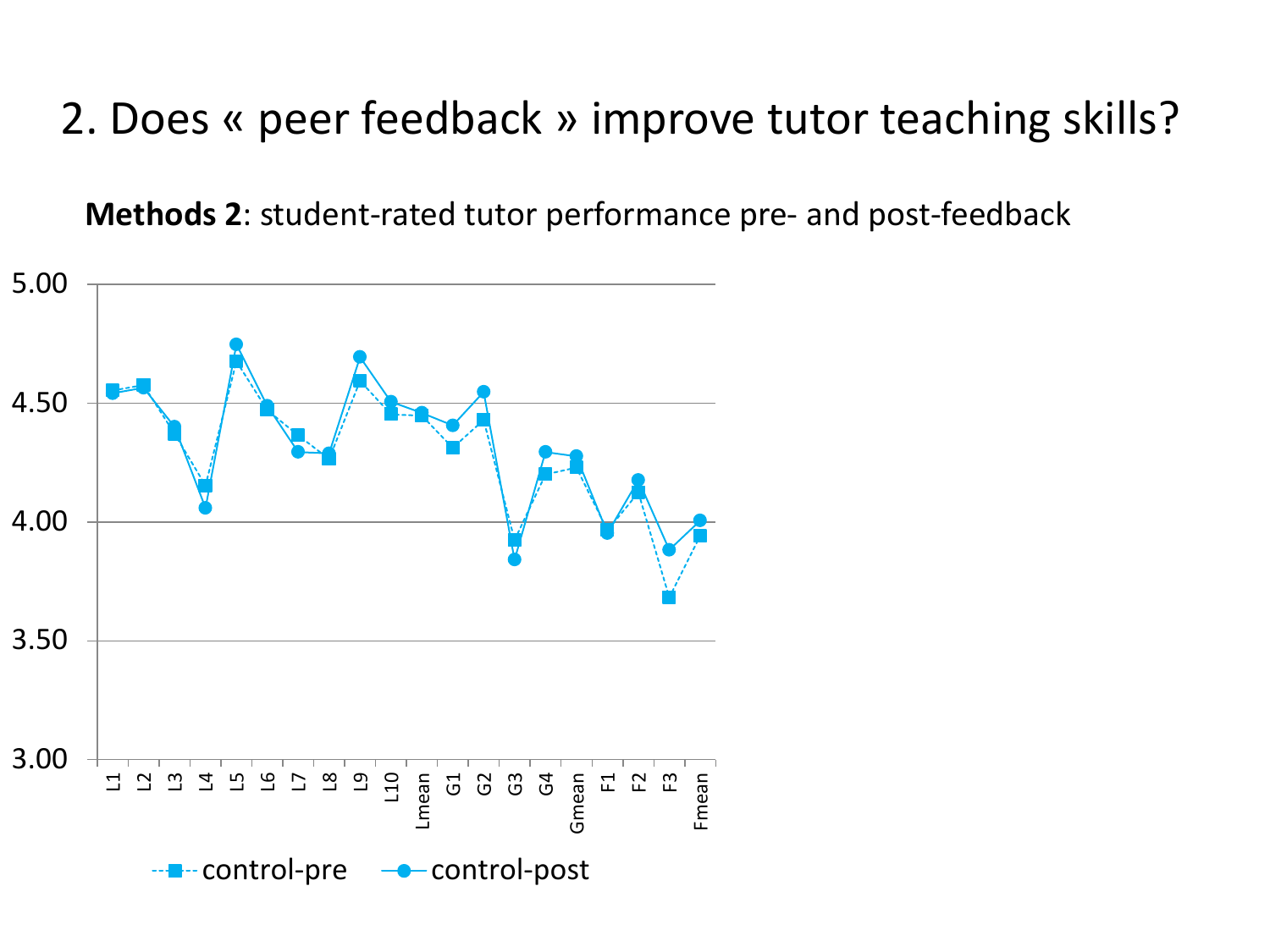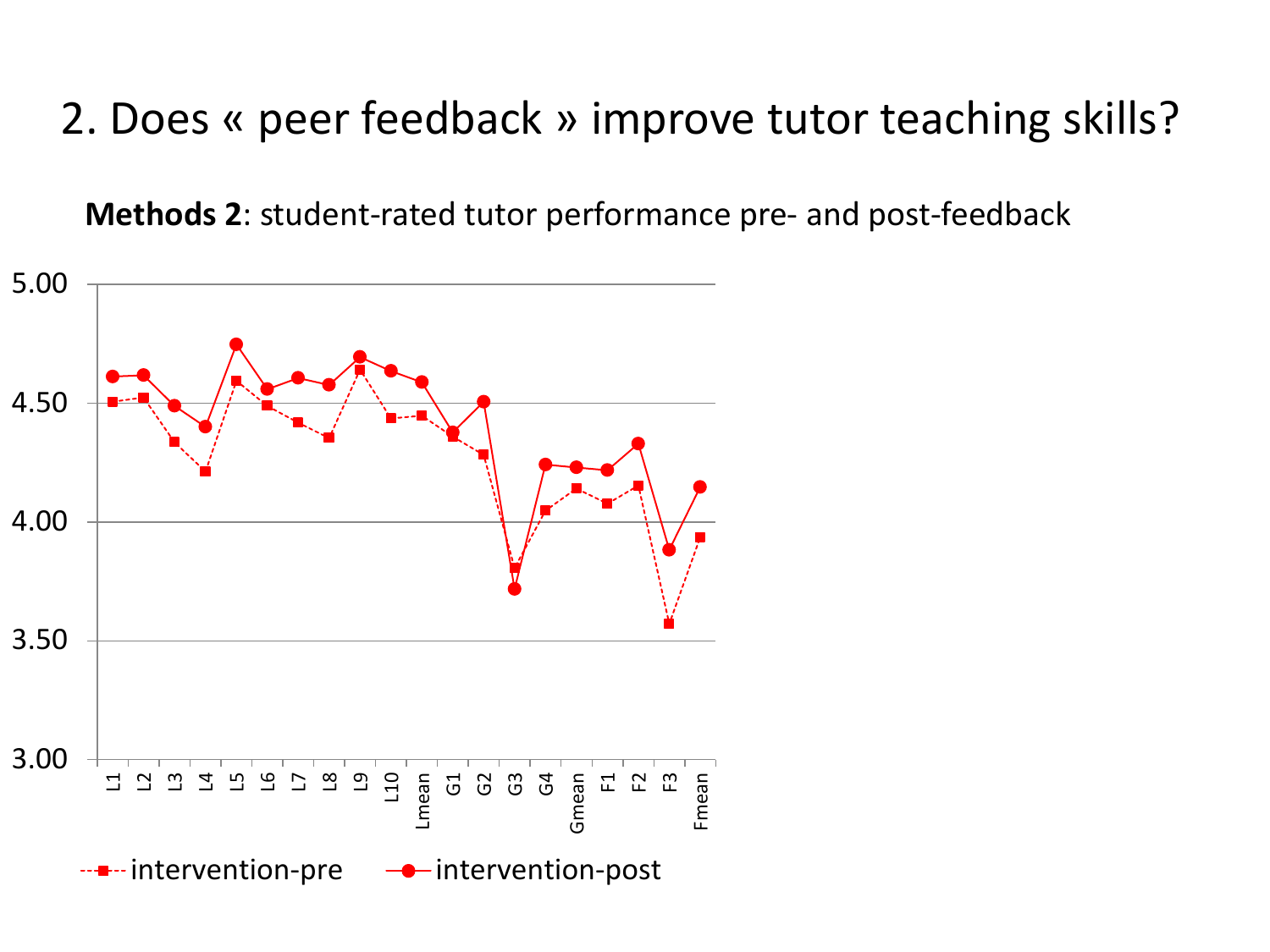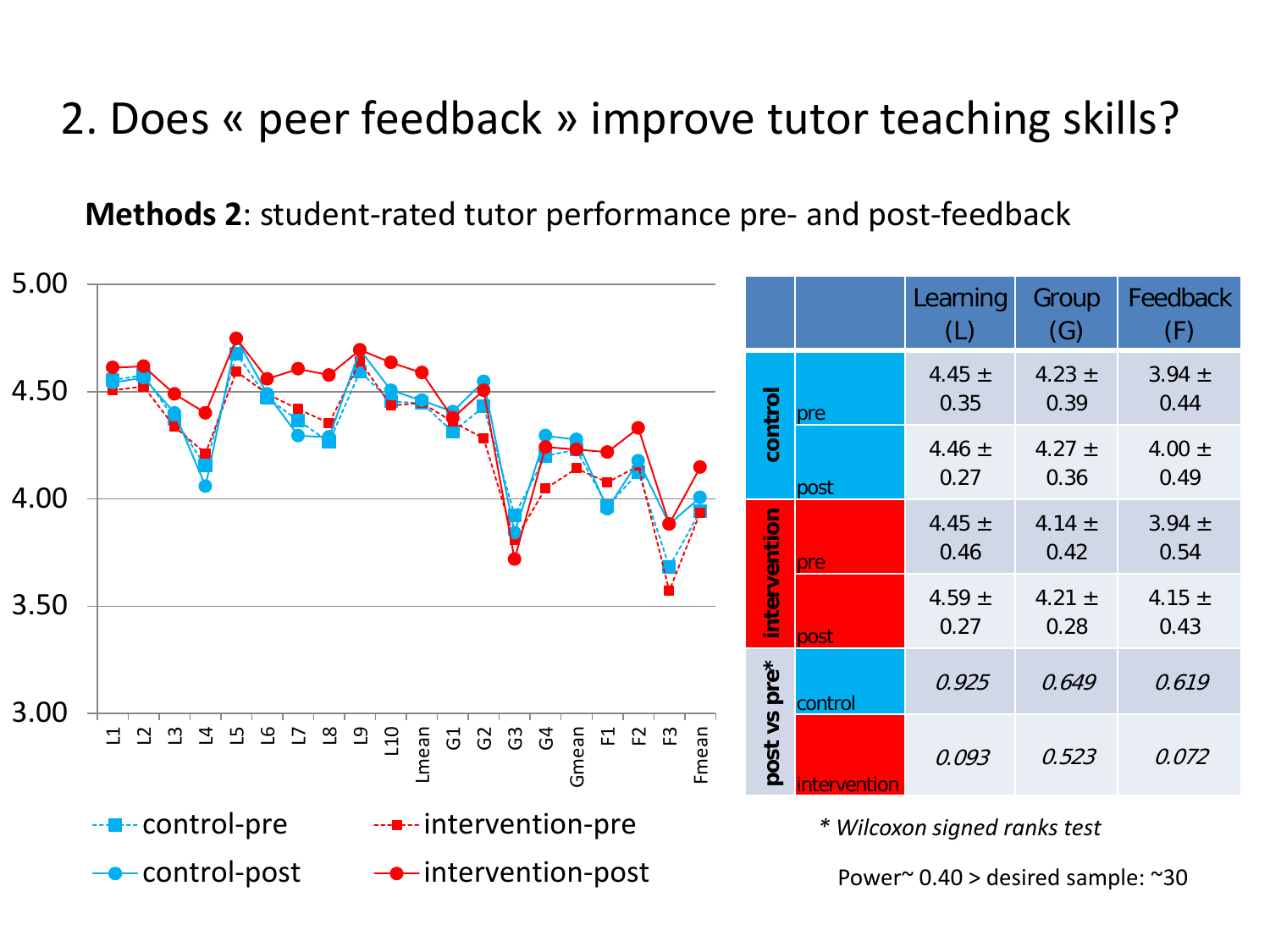## What was most useful for your training?

- 1. Looking oneself in action (50%)
- 2. Getting peer feedback (33%)
- 3. Using the instrument as a reminder of tutor role (17%)



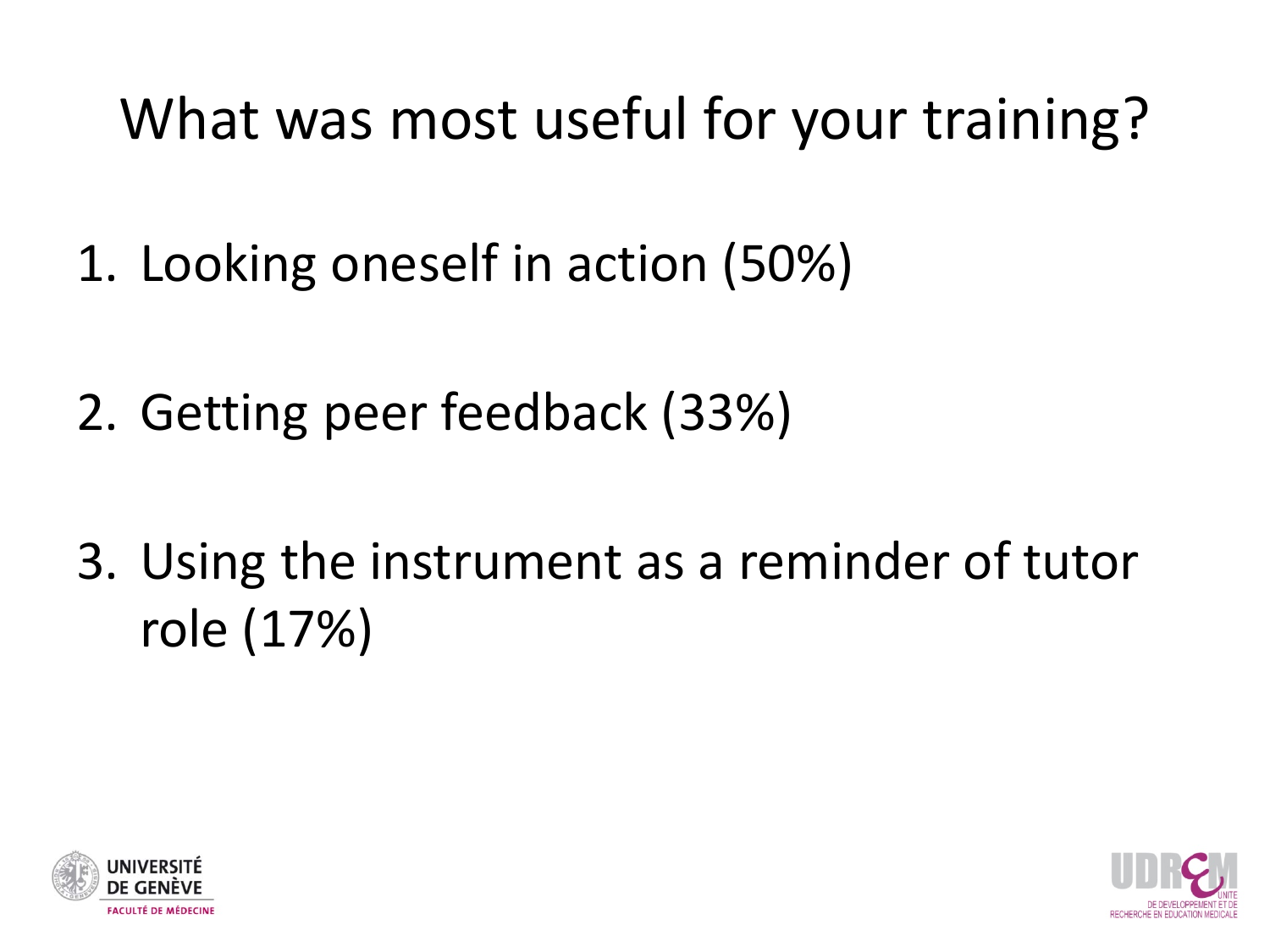# Summary

1. The instrument is a useful reminder of the tutor role and helps to self-reflect on personal teaching strategies

2. « Looking oneself in action » seems necessary to become aware of personal teaching strategies but does not modify selfmonitoring of teaching skills

3. « Peer feedback » provides tutors with cues to perfect their teaching skills, and improves their perception. Students seem to confirm this improvement.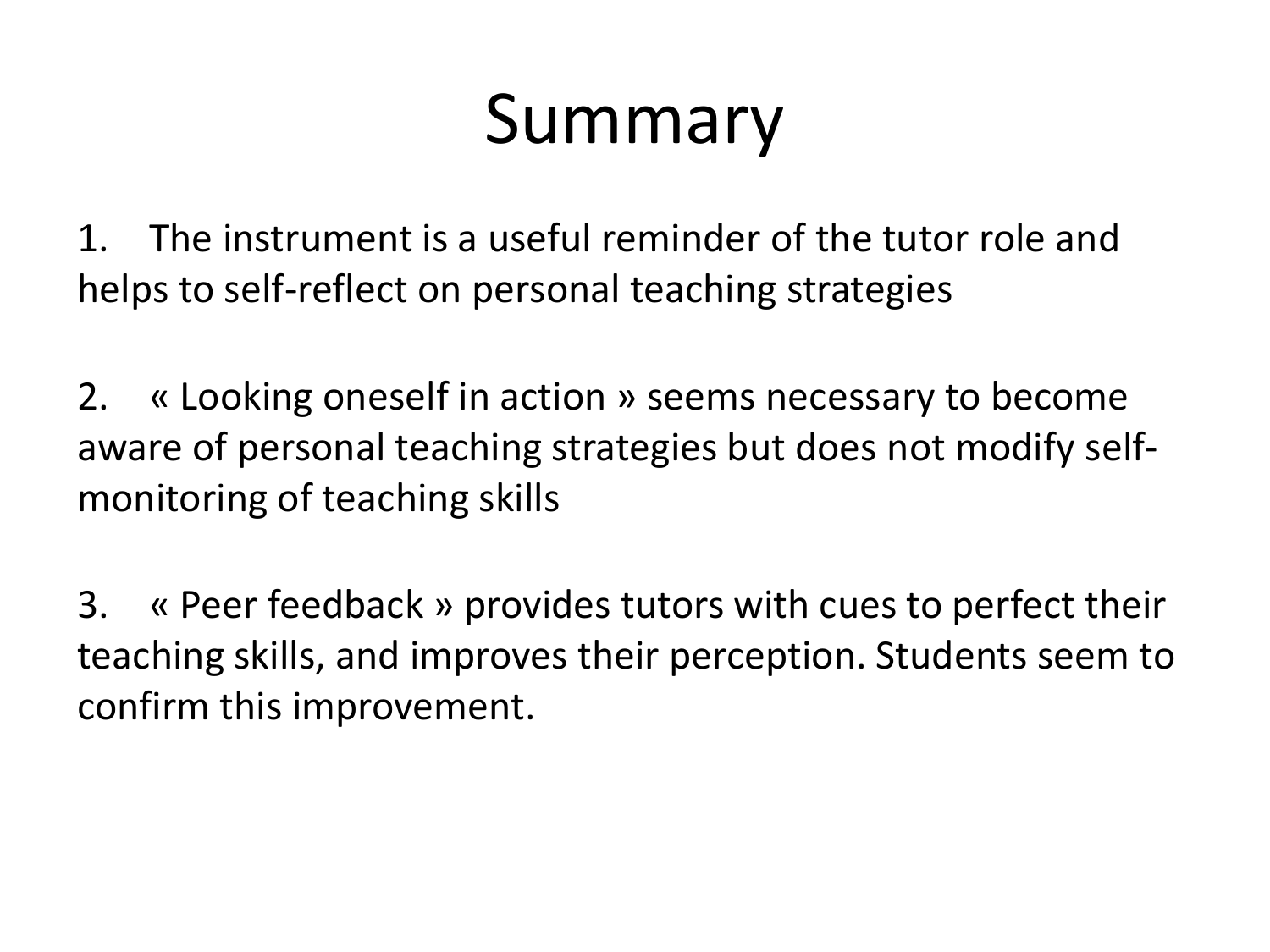## Limitations

- Pilot study has to be extended to a larger number of tutors
- Improvement of teaching skills need to be confirmed by peer-observers